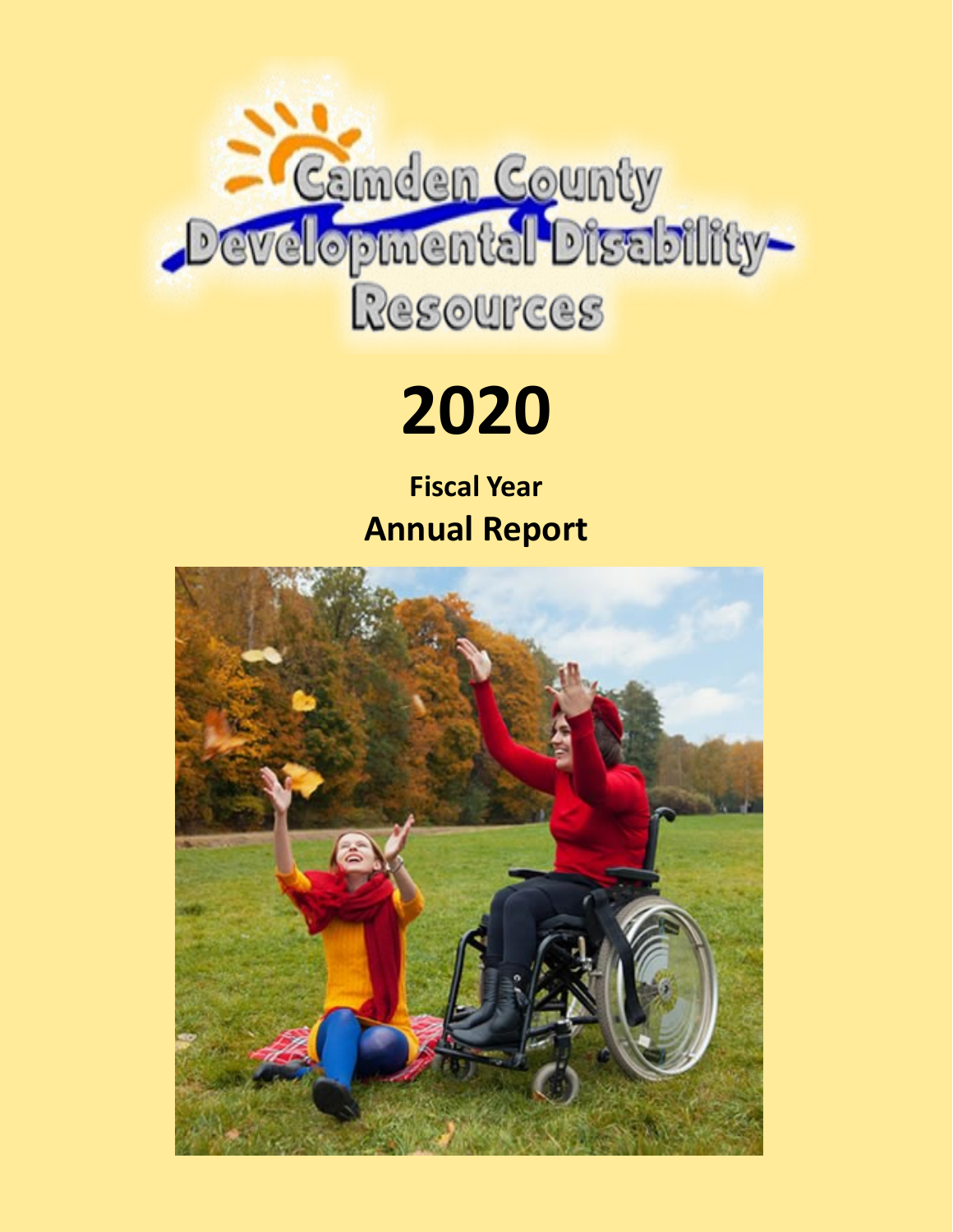# **2020 CCDDR Board Members**

#### **Board Officers:**

Chairperson: Angela Sellers Vice Chairperson: Chris Bothwell Treasurer: Brian Willey Secretary: Paul DiBello

#### **Board Members:**

Dr. Vicki McNamara Betty Baxter Suzanne Perkins Kym Jones Nancy Hayes

#### **2020 CCDDR Leadership Staff**

**Executive Director** Eddie Thomas

#### **TCM Supervisors**

Lori Cornwell Ryan Johnson

**Compliance Manager** Linda Simms

**Accounting Manager** Marcie Vansyoc

## **CCDDR Offices**

#### **Targeted Case Management**

100 Third St., PO Box 722 Camdenton, MO 65020 Phone: 573-317-9233 Fax: 573-317-9332

#### **Administration Office**

5816 Osage Beach Pkwy, Suite 108 Osage Beach, MO 65065 Phone: 573-693-1511 Fax: 573-693-1515

# **Eligibility**

Camden County Developmental Disability Resources is authorized to provide programs and services which assist Camden County persons with developmental disabilities.

A developmental disability is defined as a long-term condition which:

- Significantly delays or limits functioning in two or more areas of major life functioning (i.e. self-care, communication, learning, decisionmaking, capacity for independent living, mobility)
- Is attributable to such conditions as an intellectual disability, cerebral palsy, head-injury, autism, epilepsy, or any other similar physical or mental impairment
- Which is manifested before the age of 22
- Which is considered to be life-long in nature

The Missouri Department of Mental Health, Division of Developmental Disabilities, determines if a person has a developmental disability for the Camden County area.

The Division of Developmental Disabilities (DD), established in 1974, serves a population that has developmental disabilities such as intellectual disabilities, cerebral palsy, head injuries, autism, epilepsy, and certain learning disabilities.

The Division's Mission is to improve lives of Missourians with Developmental Disabilities through supports and services that foster selfdetermination.

## **Mission**

We provide persons with developmental disabilities the necessary tools to achieve self-determined lives, while ensuring quality services.

## **Our Core Values**

We believe that our community thrives when all individuals become capable of participating in the spectrum of community life.

We respect and promote the recognition of individual dignity and selfworth.

We promote accountability to taxpayers with respect to the prudent use of tax funds and accountability to clients and family members with regard to the effectiveness and quality of services funded and/or provided.

We promote the concept of individual self determination in planning and implementing services.

We recognize the value and synergy of partnering with affiliated agencies in working to better the lives of persons with developmental disabilities.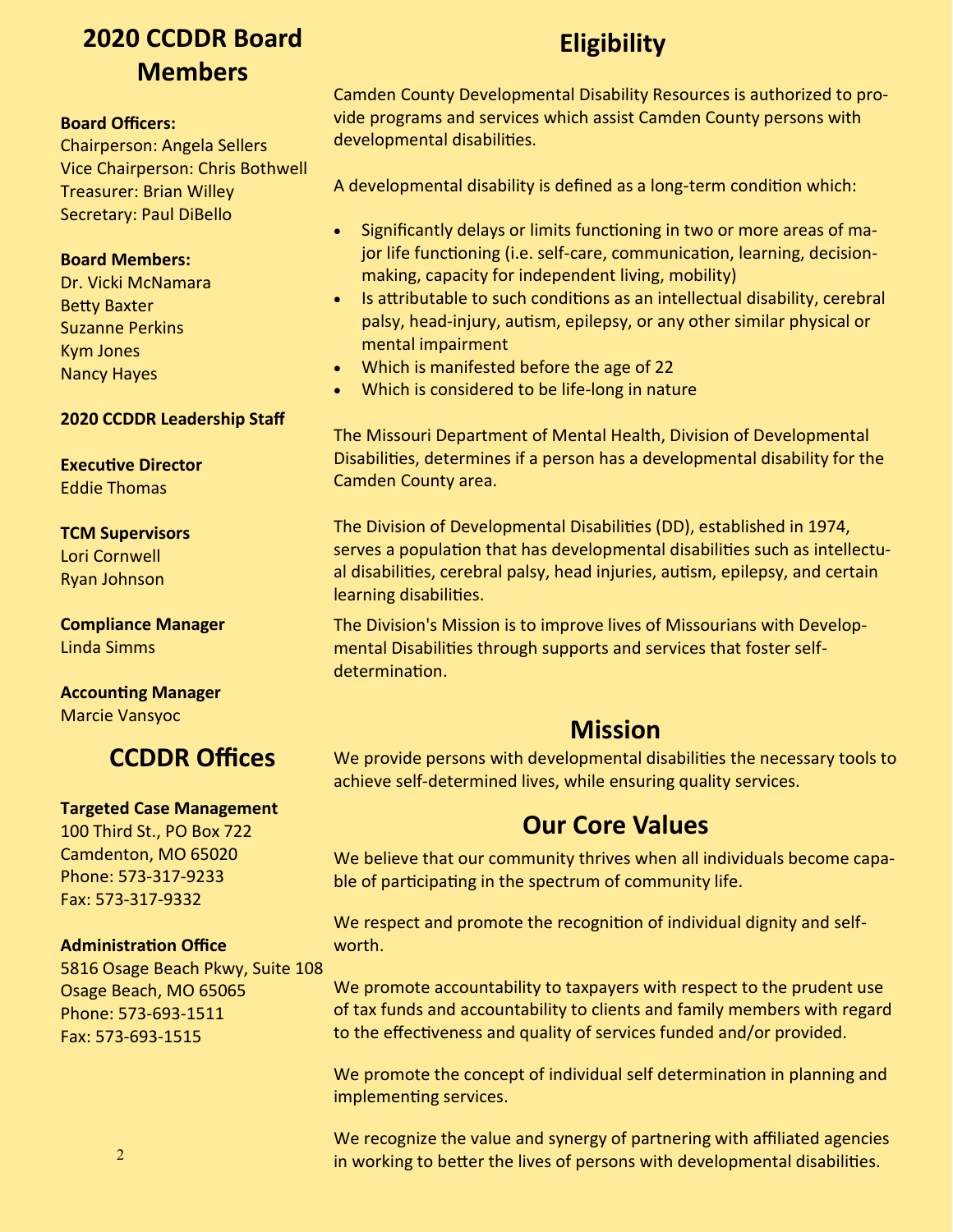## **Who We Are**

CCDDR is a political subdivision of Camden County, Missouri created in August of 1980 when voters in Camden County approved passage of state enabling legislation commonly referred to as "Senate Bill 40". The agency is authorized by Sections 205.968-205.972 of the Revised Missouri Statutes to provide for the needs of Camden County citizens with intellectual and developmental disabilities in areas of employment, residential, and related services.

CCDDR is guided by a nine-member Board of Directors appointed by the Camden County Commission to serve three year terms. The Board of Directors consists of a cross-section of parents and family members of persons with developmental disabilities, educators, professionals, and other members of the community who act as advocates for our county's citizens with intellectual and developmental disabilities.

Board Meetings, which are open to the public, are generally held on a monthly basis; however, monthly meeting may be cancelled in extraordinary circumstances. Any meeting falling on a holiday will be rescheduled and other meeting days/times may be subject to change from time to time. Please check the CCDDR website or call the CCDDR office to confirm the date and time. Each meeting includes opportunities for public comment.

## **Employment as of 12-31-20**

Our Support Coordination staff assist persons served in meeting their personal needs and goals while obtaining the greatest degree of independence and inclusion possible in everyday community living. All people, regardless of disabilities, have the right to work at a job or in a career they choose and which matches their skills and personal interests.

| <b>Clients Working in Sheltered Workshops: 54</b>    |
|------------------------------------------------------|
| <b>Clients Working in Competitive Employment: 31</b> |
| <b>Clients Receiving DMH Employment Supports: 5</b>  |
| <b>Clients Receiving VR Employment Supports: 20</b>  |

## **Targeted Case Management Program**

In 2006, CCDDR began the development and implementation of a Targeted Case Management (TCM) program in conjunction with the recognition of a rising population of eligible clients residing in Camden County and a growing need for localization of State-provided TCM services. After development, CCDDR was successful in procuring a TCM contract with the Missouri Department of Mental Health, Division of Developmental Disabilities, and became the recognized local provider of TCM services.

Number of Clients Beginning 2020: 367

Number of Clients Ending 2020: 332

Medicaid Eligibility Percentage Beginning 2019: 83.92%

Medicaid Eligibility Percentage Ending 2019: 86.45%

## **Housing Voucher Program**

The Camden County Senate Bill 40 Board Housing Voucher Program (HVP) has been established in hopes of promoting independent and integrated living for Camden County residents with developmental disabilities. HVP is designed to assist individuals with developmental disabilities and families or guardians who have individuals with developmental disabilities living with them to obtain safe, decent, sanitary, and affordable housing within and throughout Camden County. The HVP offers rental assistance payments on behalf of eligible participants to landlords who choose to participate in the program. The monthly rental assistance payment is paid directly to the landlord on behalf of the participant(s), and the amount paid is based on the total household income of the participant(s).

Number of Participating Vouchers Beginning 2019: 14

Number of Participating Vouchers Ending 2020: 12

New Vouchers Issued in 2020: 0

Vouchers Withdrawn in 2020: 2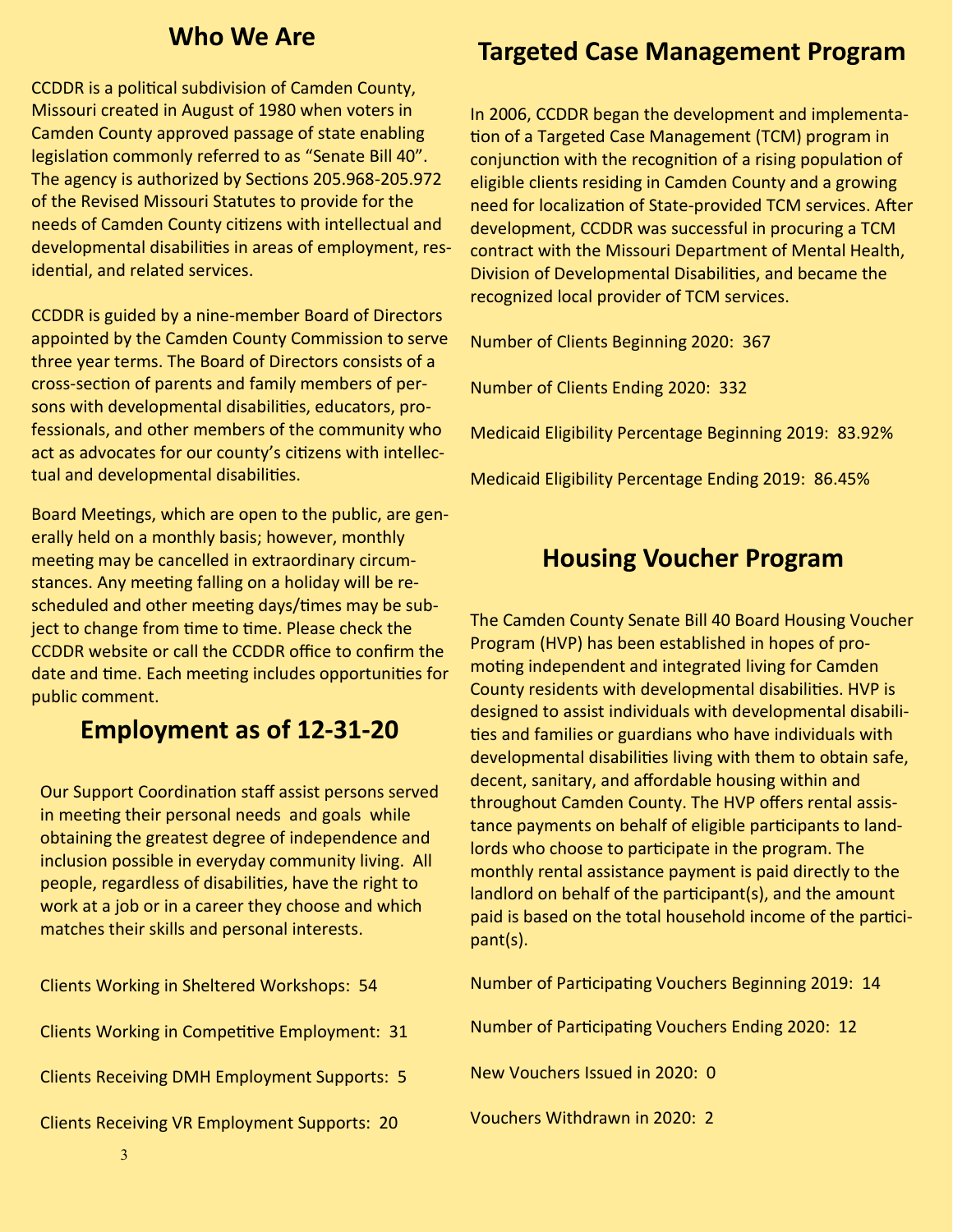# **Services Fund Revenues & Expenses (Audited - Accrual Basis)**

| Income                                   |                |
|------------------------------------------|----------------|
| <b>4500 Services Income</b>              | \$1,471,813.47 |
| <b>Total Income</b>                      | \$1,471,813.47 |
| <b>Expenses</b>                          |                |
| 5000 Payroll & Benefits                  | \$1,265,004.71 |
| 5100 Repairs & Maintenance               | \$7,726.42     |
| <b>5500 Contracted Business Services</b> | \$72,801.72    |
| 5600 Presentations/Public Meetings       | \$3,328.89     |
| 5700 Office Expenses                     | \$47,308.16    |
| 5800 Other General & Administrative      | \$27,763.59    |
| 5900 Utilities                           | \$8,153.50     |
| 6100 Insurance                           | \$19,635.88    |
| <b>7600 Community Resources</b>          | \$5,000.00     |
| <b>Total Expenses</b>                    | \$1,456,722.87 |
| <b>Net Operating Income</b>              | \$15,090.60    |
| <b>Other Expenses</b>                    |                |
| 8500 Depreciation                        | \$50,647.98    |
| <b>Total Other Expenses</b>              | \$50,647.98    |
| <b>Net Other Income</b>                  | ( \$50,647.98) |
| <b>Net Income</b>                        | ( \$35,557.38) |

# **SB 40 Tax Fund Revenues & Expenses**

| Income                              |              |
|-------------------------------------|--------------|
| 4000 SB 40 Tax Income               | \$996,646.96 |
| <b>Total Income</b>                 | \$996,646.96 |
| <b>Expenses</b>                     |              |
| 6700 Partnership for Hope           | \$42,097.94  |
| <b>6900 Direct Services</b>         | \$139,559.76 |
| <b>7100 Housing Programs</b>        | \$71,090.00  |
| 7200 Children's Programs            | \$193,422.27 |
| 7300 Sheltered Employment Programs  | \$284,379.32 |
| 7500 Community Employment Programs  | \$217.50     |
| <b>7600 Community Resources</b>     | \$56,269.01  |
| 7900 Special/Additional Needs       | \$25,222.92  |
| <b>Total Expenses</b>               | \$812,258.72 |
| $\overline{4}$<br><b>Net Income</b> | \$184,388.24 |